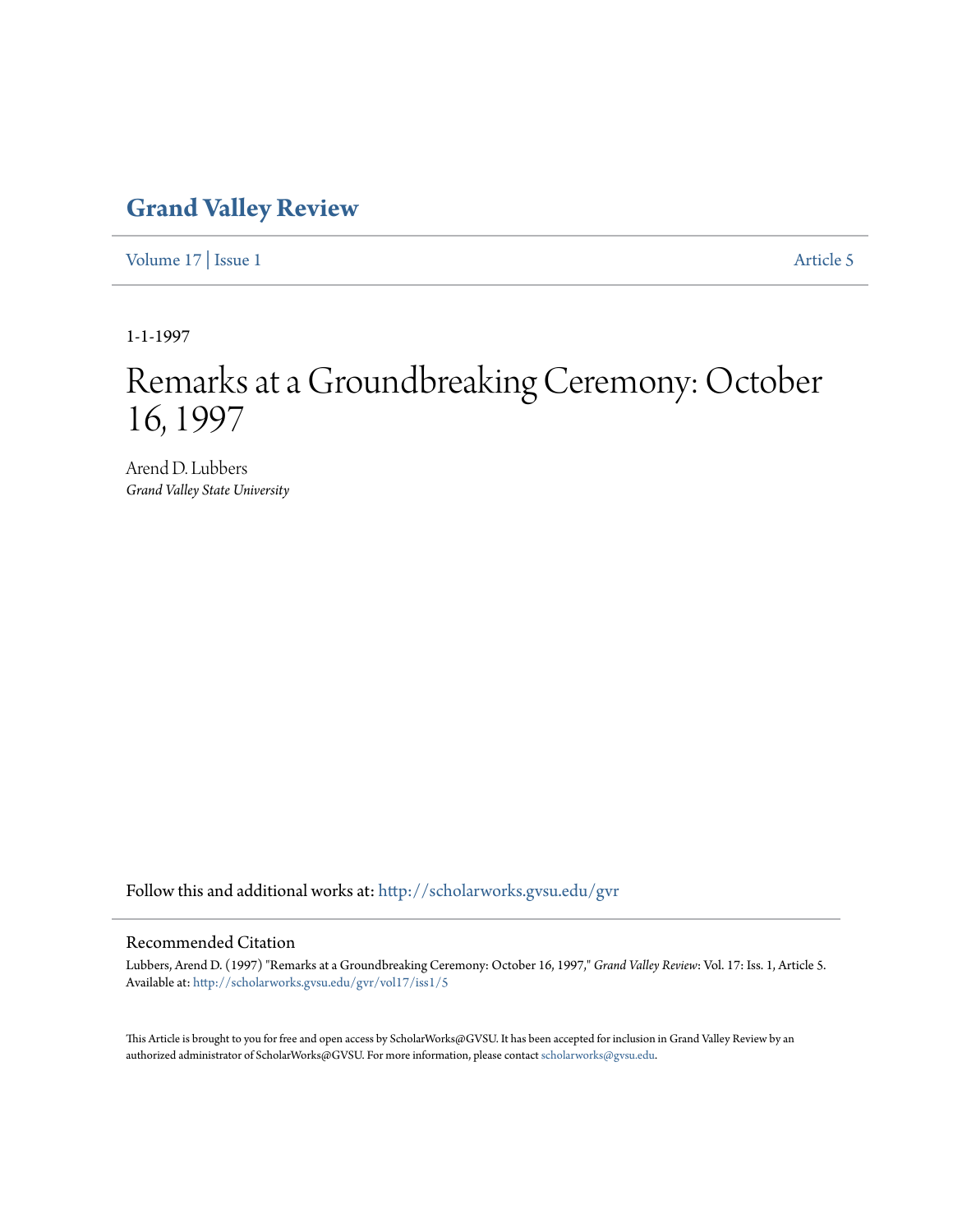### **Remarks at a Groundbreaking Ceremony: October 16, 1997**

#### *by Arend D. Lubbers*

#### $+$

**"CO e F** or which of you, intending to build a tower, sitteth not down first and counteth the cost, whether he have sufficient to furnish it?" That comes from the book of Luke and the answer to the question is the basis for my remarks this noon. Kate Pew Wolters began answering this question in her representation of the gift of land, and I will elaborate.

On my first visit to Grand Valley in the summer of 1968, Bob Pew served on the committee that interviewed me. I soon learned that Bob was always ready to help. He knew the area needed a comprehensive university and "pitched in" when there was an opportunity to move the institution along to higher achievement.

He gave and asked others to give. He organized and served  $-$  on committees, on the Foundation Board, and on the Board of Control. The Pews, the Steelcase Foundation, and Steelcase Incorporated have sustained Grand Valley and its students from the beginning.

**Arend D. Lubbers has been the president of Grand Valley State University since January 1969.** 

Shortly after Steelcase purchased the Stowe-Davis Furniture Company, I called on Bob. Grand Valley had established a bridgehead on the Grand in its new Eberhard Center. The success of the Center exceeded expectations, and visions of a new home for the Seidman School of Business, an International Trade Institute, and a library for graduate students and some undergraduate programs filled the minds of those planning the university's future. I asked Bob to give the University the first opportunity to buy the Stowe-Davis property if Steelcase ever decided to leave it. He listened without comment as only he can do. About a year later, he informed me that Steelcase was going to give the property to Grand Valley. It was like opening the West. It set the University in motion. And for the first time, after their gift of so much time, money, and furniture to the University, we are permitted to place the Steelcase name on a facility, the Steelcase Library. We are proud to do it.

Bob Pew retired from day-to-day operations at Steelcase and from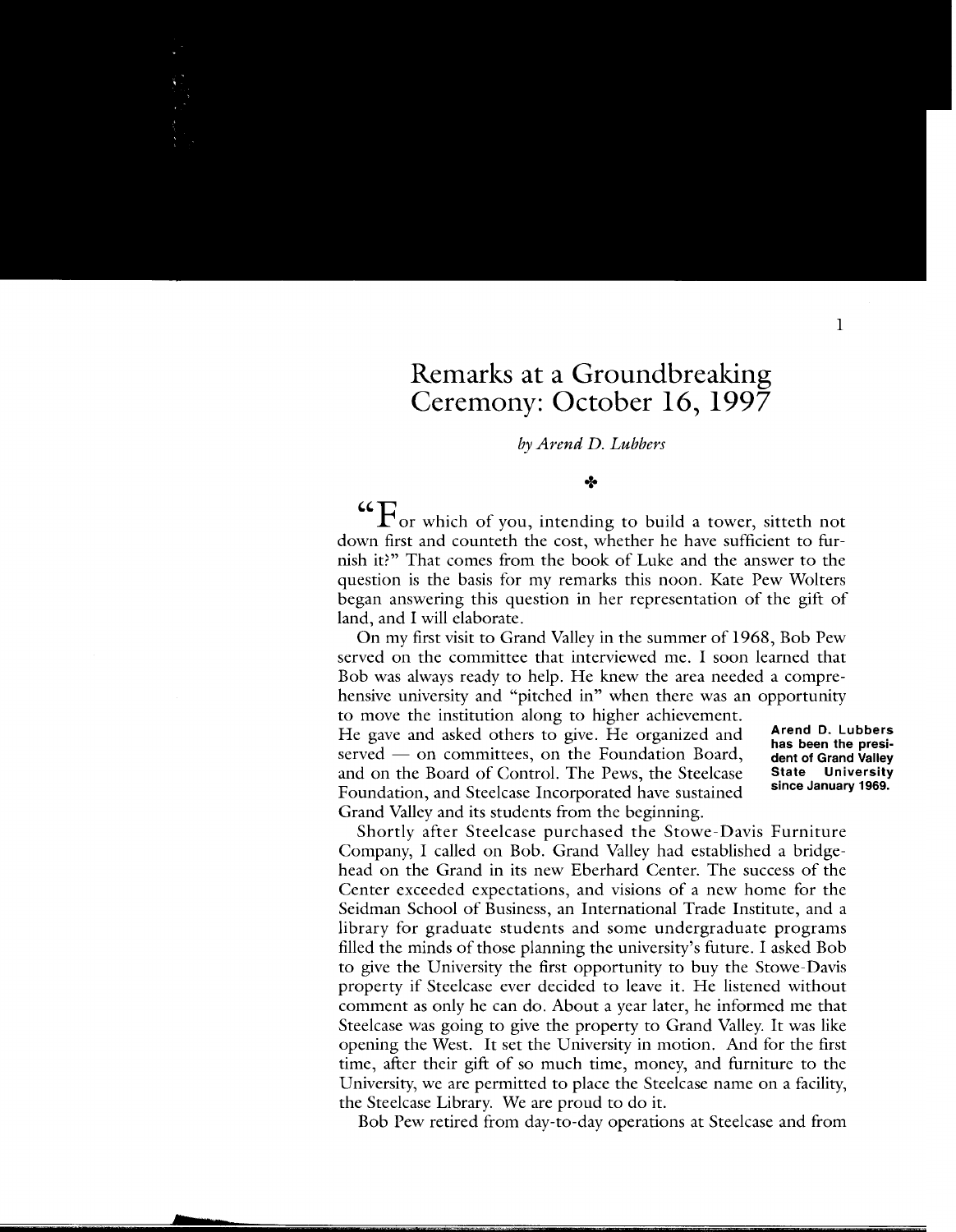our Board. Rob Pew took his place on the Board of Control until he left the state, but Kate Pew Wolters managed the Steelcase Foundation during the period of fund-raising for the project we launch today, and is a trustee of the Grand Valley University Foundation. The gift of the Stowe-Davis Manufactory was the essential beginning of what will come to fruition in the spring of 2000.

Once this major parcel of land was secure, three initiatives were necessary to bring us to this event. There were smaller parcels to be purchased and the money raised to buy them; there was a \$15 million dollar fund-raising campaign to match the taxpayers' contributions, and then the taxpayers' contribution secured through the approval of their representatives in Lansing. There has been a great coming together for these initiatives to be successful. Two elected officials in whose districts we now break ground weighed in heavily for this building. For years I have been thanking Representative Tom Mathieu for his help. He is one of Grand Valley's builders. Senator Glenn Steil was the first senator to publicly support the project, and he skillfully guided it through the Senate. I am grateful to him for that and for much more. Often we read or head about the battle between those charged with protecting the environment and those who believe it is overprotected. Our experience on this project and others with representatives from the Department of Environmental Quality is characterized by positive negotiation and harmony. Together we seek to solve problems, not create them, and to Director Russ Harding I express my appreciation. Both Representative Mathieu and Senator Steil will speak for those who through their taxes make the largest dollar contribution.

But there are taxpayers who were asked for more than their tax dollars because \$17.7 million dollars beyond the State of Michigan appropriation was required. Those who shared our vision are on stage and in the audience. Individually, through Foundations and Corporations, they gave generously. They are the ones who came together with the state to make it happen. Initially, Rich DeVos, as chairman of the Grand Valley University Foundation, and Jack Batts, who chaired the campaign to buy the rest of the land, worked a miracle. Led by gifts from Rich and Helen DeVos and Jay and Betty Van Andel, the money came in rapidly and the sums were plentiful enough to buy all the land that was needed. We were pleased to see these partners so successful in business join as partners again along with others to make Grand Valley successful. We were ready to go.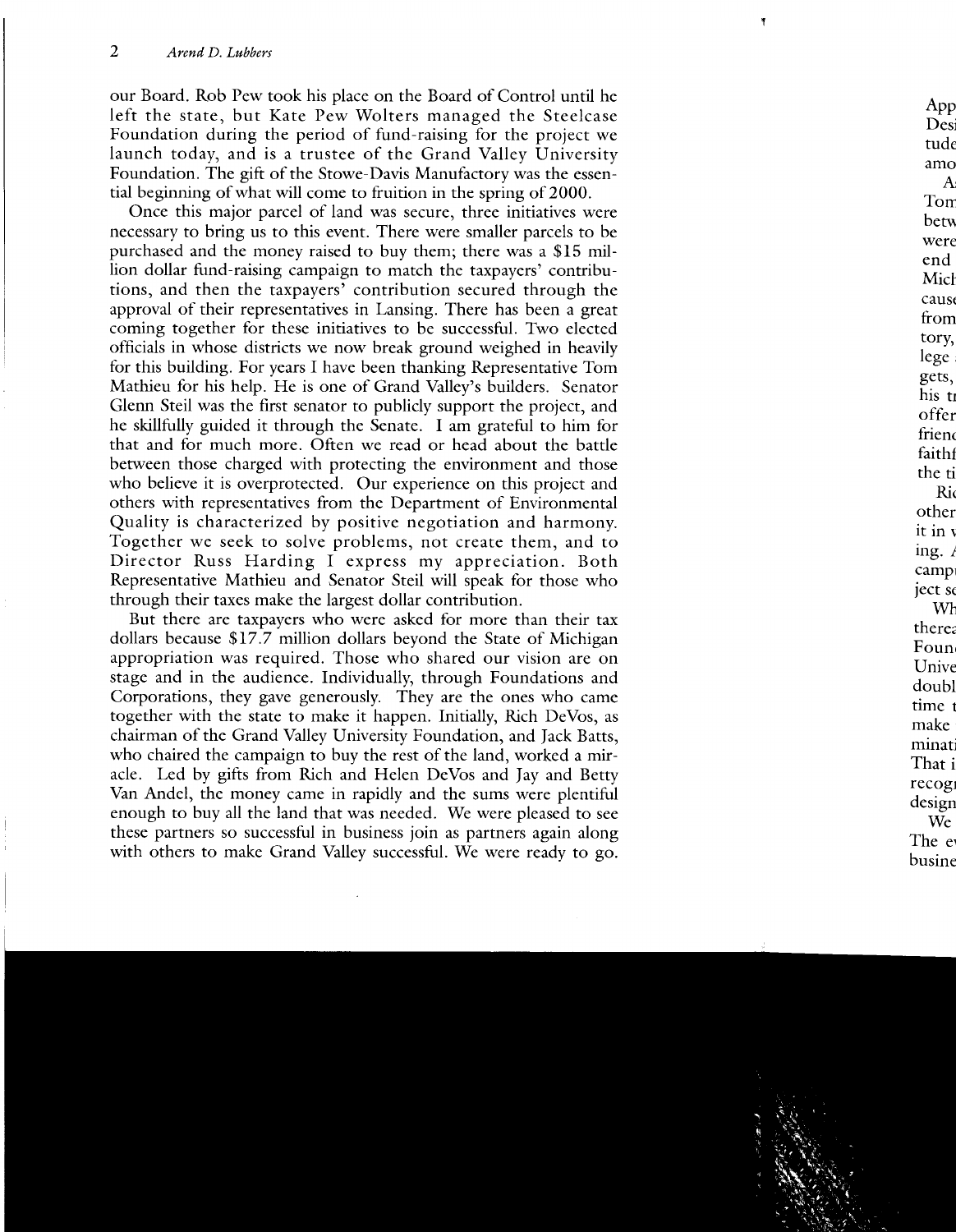Approaches were made in Lansing, and David Frey led the Grand Design 2000 campaign past its goal. Can there be a store of gratitude sufficient for me, on behalf of the University, to spread it justly among those who should receive it?

As I move toward the conclusion of my remarks and before I ask Tom and Glenn to speak, I must explain to you the relationship between a man and the University. In the 1970s college campuses were wracked by controversies over the Viet Nam War. Toward the end of the decade and early in the 1980s, serious recession in Michigan brought confrontations to the campuses as serious as those caused by the war. Rich DeVos served as a trustee at Grand Valley from 1975-1982, the most difficult years for the institution in its history, and the most difficult I have seen in thirty-eight years as a college administrator. People of his visibility and wealth are obvious targets, particularly in times of turmoil. At times that was true during his trusteeship. Through those days he remained student-centered, offered wisdom when emotion exceeded itself, supported with friendship and understanding those of us under daily pressure, and faithfully attended meetings, coping with the numerous problems the time engendered.

Rich is a vision producer and vision catcher. He can see things others can't. He can catch immediately another's vision and add to it in ways the perceiver could not, making it grander and more exciting. As a trustee he was the first to see clearly where a downtown campus should be. And here we are, starting our second major project seventeen years after the vision.

When his trusteeship on the Board of Control ended, he shortly thereafter assumed the chairmanship of the Grand Valley University Foundation. From that position, he led those who support the University toward the development of the downtown campus while doubling the endowment of the University as well. When it came time to make the push for this building, he and Helen decided to make the lead cash gift. That gift and this groundbreaking is the culmination of the long involvement dating back to the early 1970s. That involvement leads naturally to Grand Valley Board of Control's recognition of it. To do so the Board will name this beautifully designed structure the Richard M. DeVos Center.

We are celebrating Renaissance on the Grand in Grand Rapids. The evidence of renaissance is seen in structures, art, performance, business practice, and in the general pace of life. The energy for